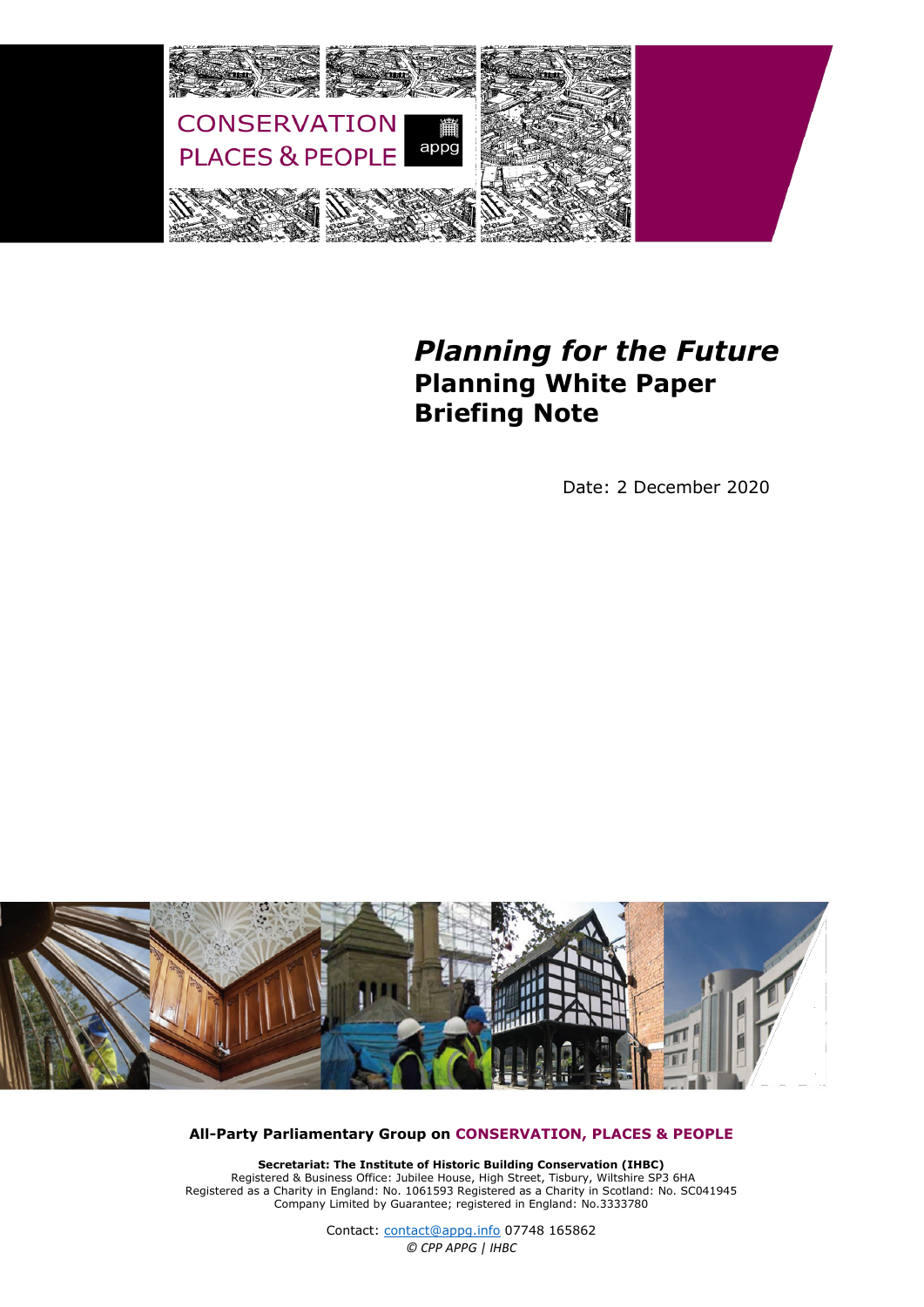

## **Local Plans and Neighbourhood Plans**

- 1. The PWP proposes categories (zoning) for land through the Local Plan process (Growth, Renewal, Protection). Growth areas would grant outline planning permission, whilst renewal areas would grant permission in certain circumstances. This does simplify later stages of the planning process. On the other hand, it reduces the scope for communities and businesses to influence decisions on specific development proposals for specific sites.
- 2. Growth areas would create certainty and save cost for developers. However, the Local Plan process, which would now include granting of outline planning permission, would become more complex and with additional costs (currently covered by developers). A 30 month statutory period for preparing local plans is proposed. Faster plan preparation would be advantageous. But some have questioned how realistic this is, given the added layer of complexity.
- 3. The PWP shifts emphasis of local plans from policy making to formulation of rules and codes, based on centralised policies. Existing local plans do include a lot of repeated policies. However, they also include locally important policies. There is no point in repeating national policies, but there does need to be capacity for locally-specific issues to be addressed.
- 4. Neighbourhood plans are mentioned in a few places, but there appears to be a narrowing of their scope onto design codes. There is no recognition of the ways in which neighbourhood plans are delivering growth, for example in housing site allocations and policies for economic diversification and regeneration of the high street.
- 5. The PWP diminishes the role of neighbourhood plans by passing all decisions on growth to the local plan level, and by removing the need for planning applications in some instances (so that neighbourhood plan policies can't be applied). On the other hand, the Secretary of State has indicated a wish to raise the importance of neighbourhood planning and not diminish it, so this may indicate that thinking has moved on since the PWP was drafted.

#### **Public Participation**

- 6. The text on public participation is focused on use of digital media. Use of digital and social media is now an essential part of engagement and consultation. Greater consistency would be advantageous. However, some have pointed out that engagement and consultation activities need to be inclusive, including for people with limited or no access to IT.
- 7. Participation in design codes is a positive aspiration, but many have argued that this is not a substitute for opportunities to participate in specific development schemes.

#### **Infrastructure**

8. The paper recommends simplification of the current CIL and Section 106 provisions. Simplification is a useful aim. Consideration needs to be made of areas where viability is an issue, so there is little scope for raising monies.

## **Place and Historic Environments**

9. The historic environment is mentioned briefly, but with no specific questions. It is not clear how the special statutory duties for listed buildings and conservation areas would be applied through the land categories (zoning) exercise. The suggestion that certain specialists could bypass consents for listed building works could undercut public accountability, though some in the heritage sector acknowledged the value of exploring